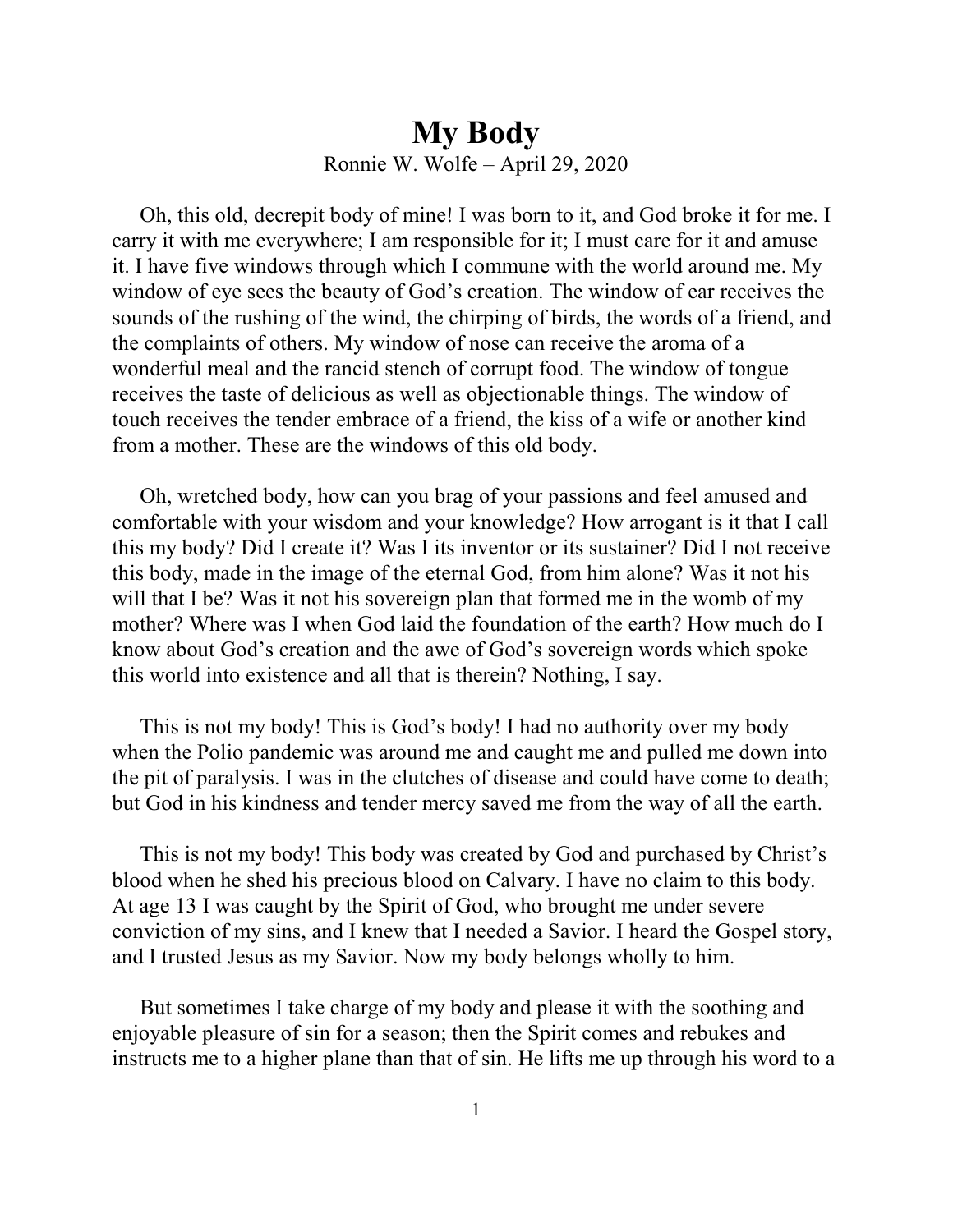higher ground, a grander existence, a more joyful place, and God's love forgives me and dwells in my heart, and he let's me know that I am not my own, that I am bought with a price and that I should use the members of this body for his service and for his glory; and it brings joy to my heart and a peace that passes understanding.

Yes, this body is a cheap thing from my perspective. My teacher told me once that my body in its physical form is worth about \$1.54. I know, however, that I am of much worth to my Lord; for he made me worthy by his grace, and this body is only a tool by which God can work in it to believe, preach, teach, and witness of God's saving grace.

But my tears come many times, because I do not use this decrepit body to serve him. I have never used by broken body as an excuse to serve Satan rather than the Lord, but I have endeavored to surrender my bodily instruments to his service to serve him only and not to serve another master. He is my only master.

So, with weakened legs, learned mind, talented hands, and a broken but loving heart I surrender to God's will and pray that one day, when I see him face to face, he will say to me, "Well done, thou good and faithful servant."

Lord, I have never questioned why you broke my body down. I have always simply thought that it was your will, and you have used my broken body to make many friends and to have many doors of ministry and opportunity opened to me, for which I thank you and love you.

I cannot serve you enough. I cannot love you enough. I cannot trust you enough. But you have done enough for me. You gave your only Son, Jesus, to redeem me from my sins, and you sent the Holy Spirit to draw me to you so that you could express your love to me in an everlasting way. Now you keep me by your power to reveal me in eternity blameless in your love.

Now, Lord, I want others to know you as I do; because, no matter what conditions may prevail in life, believers in Jesus Christ are secure, sealed by the Holy Spirit, and comforted by the God of all comfort. I desire to see others to know you as I do, and I pray that, if they know you by believing in Jesus, that they will experience the peace and joy that I have in my heart, for I am blessed both in